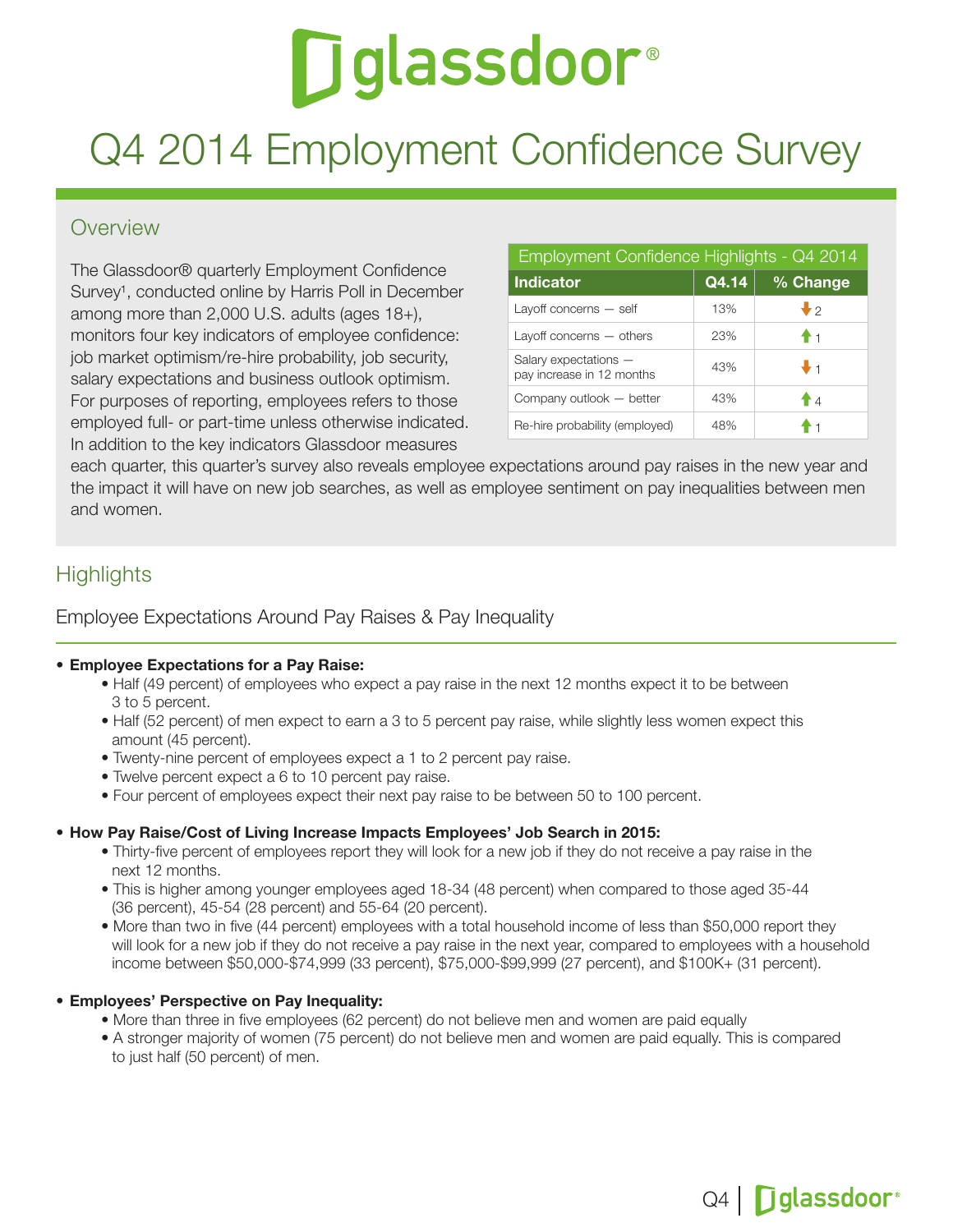•Thirty-four percent of employees reported their company made changes to the number of staff, organizational structure, compensation and benefits, or other listed activities in the past six months, down 6 percentage points since last quarter.

•Of employees surveyed who reported a *positive change* at their organization:

- Sixty-five percent say they were awarded new perks (option to work remotely, casual dress, flexible work hours) or new stock, up 16 percentage points since last quarter and up 4 points since last year (Q4 2013).
- Twenty-seven percent say their organization has initiated large-scale hiring, down 7 percentage points since last quarter.
- More than one in five (23 percent) say they were awarded new stock or compensation, up 4 percentage points from last quarter and up 8 percentage points since last year (Q4 2013).
- One in four (26 percent) report that health and dental benefits, pay and perks that had previously been cut have been restored, down 3 percentage points since last quarter.
- Among employees who reported *negative changes* at their organization:
	- Half (52 percent) say they experienced cutbacks or reduced compensation, down 2 percentage points since last quarter.
	- Thirty-six percent report employees being laid off or plans communicated to lay off employees, down 3 percentage points since last quarter and matching the lowest level (in Q2 2014) in six years.
	- Twenty-seven percent say they saw a reduction in their individual pay or bonus amount, or were not paid a bonus for which they were eligible, down 6 percentage points since last quarter.

In The Past 6 Months, What Additions Has Your Organization Made? *(Base: Employees who say their company has changed something positive in the past 6 months.)*

| <u>race, Employado milo day allon dompany nao dilanged domoanig podare in allopado dinamo</u> |                                     |                        |                          |                                           |      |            |                                           |               |
|-----------------------------------------------------------------------------------------------|-------------------------------------|------------------------|--------------------------|-------------------------------------------|------|------------|-------------------------------------------|---------------|
|                                                                                               | $\overline{\text{Q1}}$ .13'<br>$\%$ | $\sqrt{Q}$ .13<br>$\%$ | Q3.13<br>$\overline{\%}$ | $ $ Q4.13 $ $ Q1.14 $ $ Q2.14 $ $<br>$\%$ | $\%$ | $\sqrt{6}$ | $\vert$ Q3.14 $\vert$ Q4.14<br>$\sqrt{6}$ | $\frac{1}{2}$ |
| Awarded new perks (option to work remotely,<br>casual dress, flexible work hours)/new stock   | 56                                  | 47                     | 76                       | 61                                        | 76   | 67         | 49                                        | 65            |
| Awarded new stock or other compensation                                                       | 24                                  | 21                     | 19                       | 15                                        | 31   | 28         | 19                                        | 23            |
| Initiated large scale hiring                                                                  | 21                                  | 33                     | 18                       | 21                                        | 24   | 31         | 34                                        | 27            |
| Restored health and dental benefits, pay and<br>perks previously cut                          | 37                                  | 40                     | 30                       | 42                                        | 18   | 42         | 29                                        | 26            |

#### In The Past 6 Months, What Negative Changes Has Your Organization Done? *(Base: Employees who say their company has changed something negative in the past 6 months.)*

|                                                                      | Q1.13<br>$\%$ | Q2.13<br>$\%$ | Q3.13<br>$\%$ | Q4.13<br>$\%$ | Q1.14<br>$\%$ | Q2.14<br>$\%$ | Q3.14<br>$\%$ | Q4.14<br>$\%$ |
|----------------------------------------------------------------------|---------------|---------------|---------------|---------------|---------------|---------------|---------------|---------------|
| Made changes or reduced compensation (net)                           | 51            | 47            | 56            | 46            | 53            | 52            | 54            | 52            |
| Reduced individual's pay/bonus amount/<br>didn't pay bonus           | 22            | 28            | 32            | 25            | 25            | 30            | 33            | 27            |
| Initiated or communicated bonus reductions or<br>eliminations        | 9             | 8             | 13            | 8             | 11            | 3             | 9             | 8             |
| Laid off employees and/or communicated<br>plans to lay off employees | 39            | 47            | 40            | 39            | 42            | 36            | 39            | 36            |
| Reduced health and/or dental benefits                                | 20            | 20            | 18            | 20            | 23            | 16            | 23            | 23            |
| Initiated or communicated hiring freezes                             | 17            | 21            | 22            | 24            | 17            | 14            | 18            | 12            |
| Restructured job/created redundancy                                  | 16            | 15            | 15            | 18            | 22            | 15            | 7             | 15            |
| Initiated furloughs, unpaid leave,<br>mandatory vacation             | 18            | 20            | 12            | 13            | 16            | 12            | 14            | 11            |

# Q4 | Dglassdoor®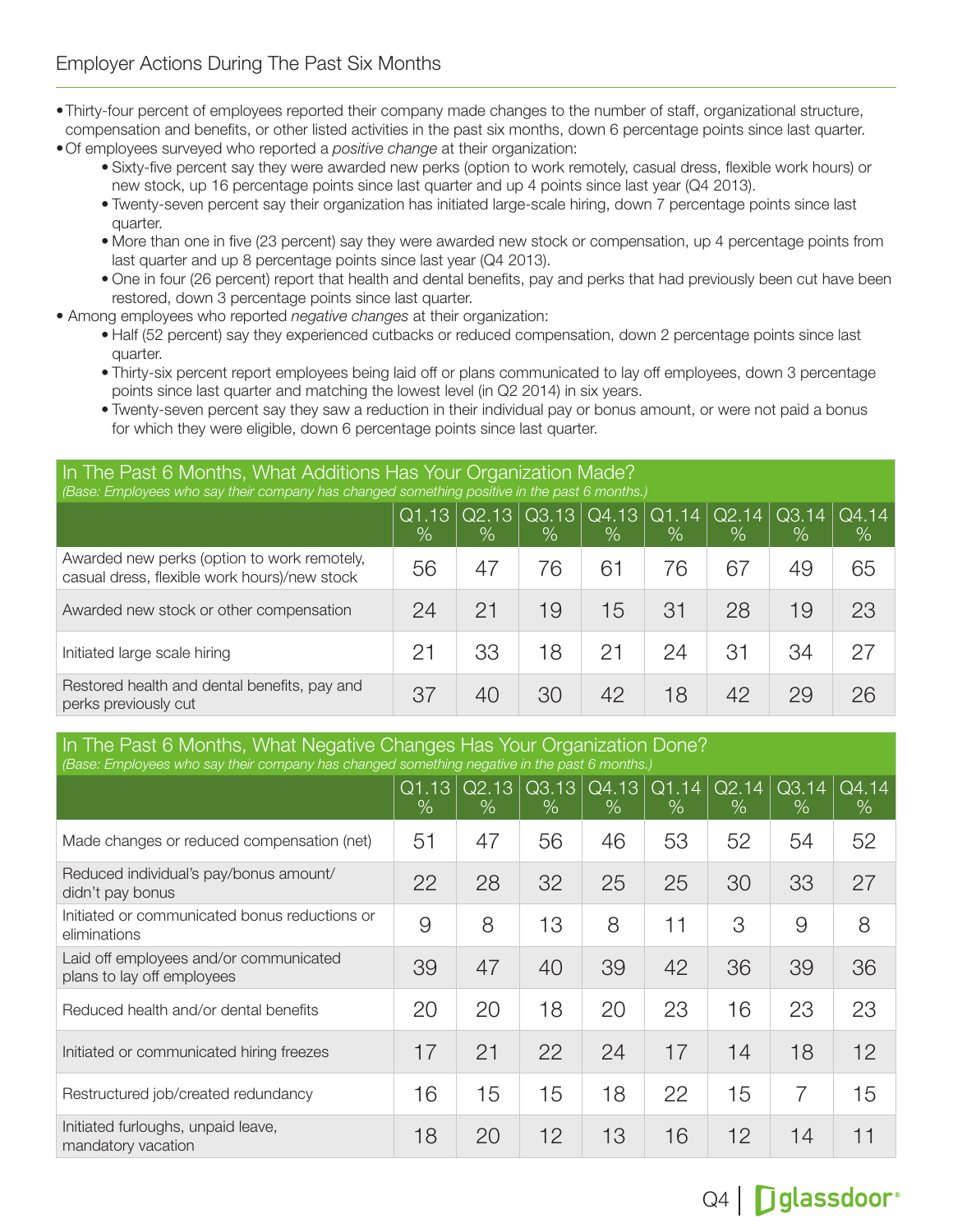# Job Market: Re-Hire Probability In The Next Six Months

- Half (48 percent) of employees (including those self-employed) report confidence that they would be able to find a job matched to their experience and current compensation levels in the next six months, a new high in six years since this survey question was first asked in Q1 2009 (39 percent), and up 1 percentage point since last quarter. One in four (26 percent) are uncertain and another one in four (26 percent) think it is unlikely they could find a job that matched their experience and current compensation levels in the next six months.
- •Of those unemployed but looking, rehire confidence increased 10 percentage points to 43 percent from last quarter and is at a new six-year high.

#### Re-Hire Probability:

and compensation level in next 6 months  $Q(1)$ Answer: Very likely (or) somewhat likely **Question:** Ability to find job matched to experience



•Younger employees (including those self-employed) (18-34 years old) are significantly more optimistic in their ability to find a job in the next six months that matches their experience and current compensation (60 percent; down 2 percentage points since last quarter), when compared to employees within other age groups: 43 percent for 35-44 years old (down 3 percentage points since last quarter), 43 percent for 45-54 years old (up 4 percentage points since last quarter), 33 percent for 55-64 years old (down 5 percentage points since last quarter), 46 percent for 65+ years old (up 23 percentage points since last quarter).

#### Job Security In The Next Six Months

- Thirteen percent of employees report concern of being laid off in the next six months, down 2 percentage points from last quarter, and at a six year low since the question was first asked in Q4 2008 (21 percent). This compares to 26 percent reporting concerns of being laid off at the height of the recession in Q1 2009.
- •Employees concerned about co-workers being laid off in the next six months (23 percent) is up 1 percentage point since last quarter.
- Men (15 percent) are slightly more likely to be concerned about being laid off in the next six months than women (10 percent).

#### Employees Concerned About Layoffs in Next 6 Months

(Base: Employed full/part-time)



•Employees in the South are more concerned about being laid off in the next six months (18 percent) than employees in the Midwest and West (9 percent each).